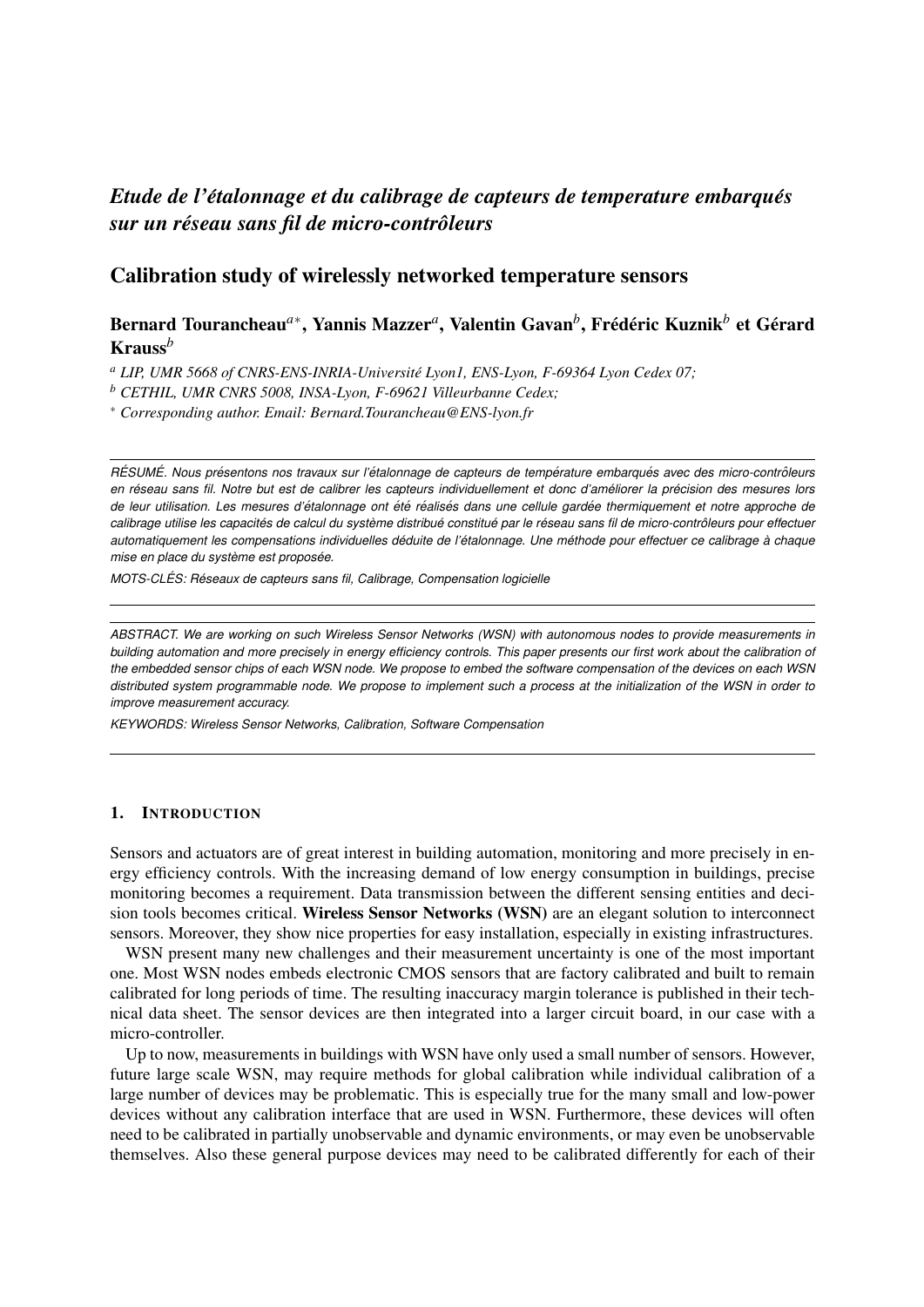application.

In order to provide such useful networked sensors measurements (1) systems, it will become necessary to propose solutions to calibrate the sensing devices. Moreover, such a procedure might become a necessity for certified measurements that serve accounting.

The main purpose of our experience is to highlight the fact that WSN can take advantage of calibration to provide better information. If calibration is the best way to know to which extend we can trust reported values, it can also ameliorate the overall results since post treatment can compensate for the known errors.

In this paper we investigated manual calibration of embedded thermistor for WSN nodes. We experimented the usage of WSN and realized a testbed to check their accuracy where each sensor was individually calibrated in a carefully controlled environment. From the measurement campaign, we tried to improve the WSN system accuracy by software compensation. We propose some automation of this results within a WSN middle-ware system that can be calibrated at each deployment. We reduced our investigation scope to temperature sensors associated in a WSN. Our aim is to reduce inaccuracy and suppress bias while using the WSN in repetitive regular measurements that are used to monitor buildings and control energy related systems.

#### 2. RELATED WORKS AND DEFINITIONS

Uncertainty describes the inaccuracy margins of a measurement. Absolute uncertainty is a hard problem and referential may be needed like the physical state of known elements like water. Relative uncertainty is very often important because if what is measured is a variation, the precision of the difference between two measurements is the clue. As any measurement device presents precision drift along time, repeatability is also very important, for instance to be able to determine thresholds in process control. The sources of errors are numerous. Fixed errors and known bias are easy to compensate. Random errors can be filtered on repetitive measurements. The combination of all this measurement issues relatively to the measurement aim will lead to a calibration strategy for a given system, see for instance (2).

Calibration was extensively studied for the localization of sensors using radio networks properties, see  $(3; 4; 5)$ .

Temperature sensor calibration is a well known issue for sensor-based measurements accuracy and this influences the sensor prices if a calibration mean is included in the system (6). Factory calibrating methods exists but in building design, calibration is a lot more complex because accuracy depends on the whole measurement system design (7). In the case of large scale sensor deployment, several methods exist that uses neighboring information to provide calibration (8).

#### 3. THE STUDIED WIRELESS SENSOR NETWORK (WSN) SYSTEM

Among the numerous existing systems, either from electronic companies or from research prototypes (9), we studied the Telos motes platform resulting from the Berkeley NEST and Smart Dust projects (10) that correspond better to our research project of a lightweight IPv6 platform for building monitoring (1).

#### 3.1 THE WSN NODES

The WSN nodes are electronic boards with a micro-controller, RAM, a radio chip and CMOS sensor chips. These nodes are usually powered by small batteries that can last for years depending on their usage, especially the sampling rate and the radio transmission volume. The electronic boards we used, named Telos(10), are composed of a Texas Instrument MSP430 micro-controller with 10 kB of RAM coupled with a set of onboard sensors. An ADC logic<sup>1</sup> converts the analogical output into numerical data that is then transformed by software into a human readable value in Celsius.

<sup>&</sup>lt;sup>1</sup>The ADC logic output is 11 to 14 bits. This gives the precision on the given measurement range.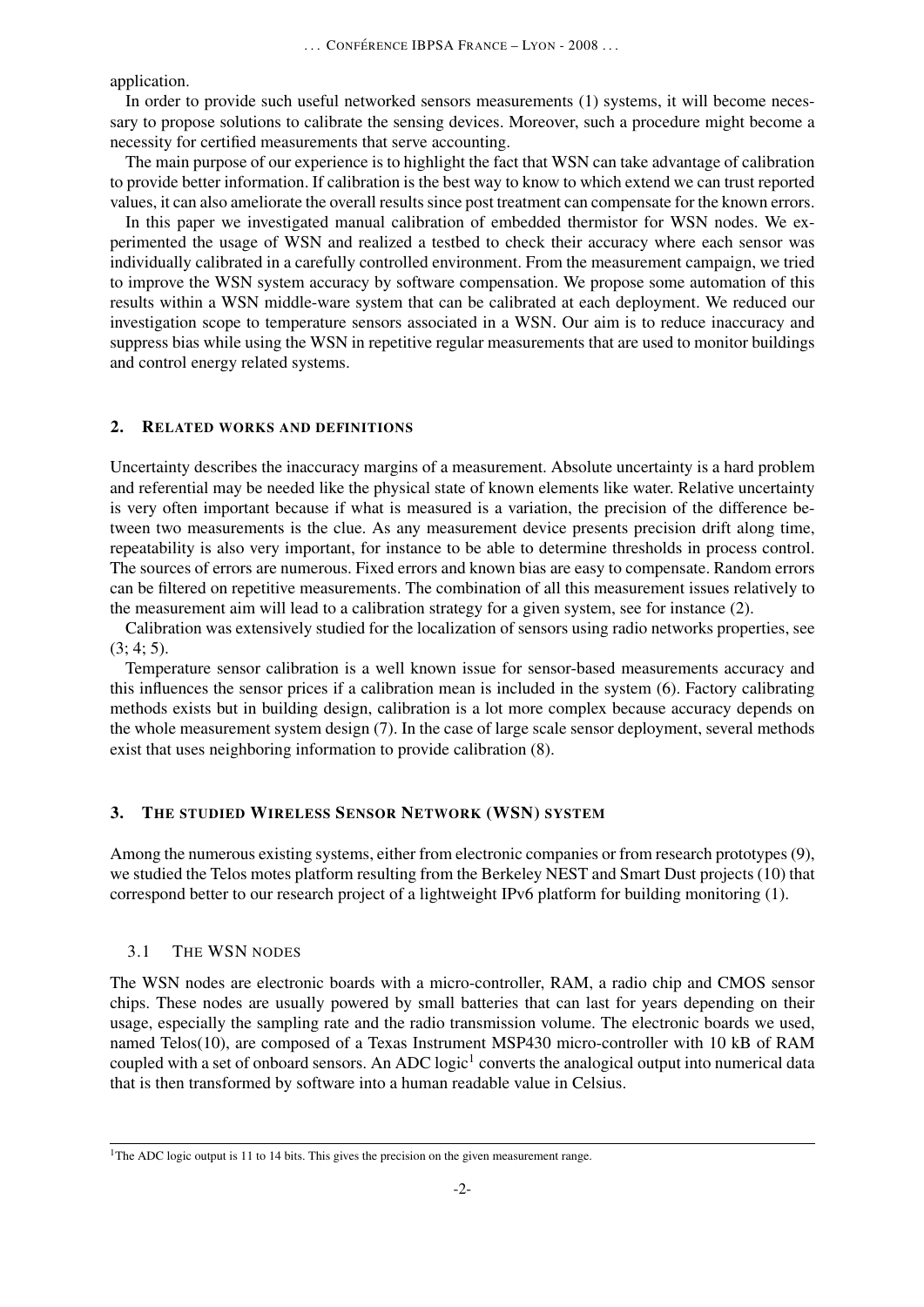

*Figure i : The Telos WSN node with embedded sensors and in board antenna presented here with its packaging for 2 AA batteries. The overall packaging box size is*  $20 \times 60 \times 35$ *mm.* 

## 3.2 THE TEMPERATURE SENSOR DEVICE

The Telos node embeds four sensors: a temperature sensor, a humidity sensor, a "total solar radiation" (TSR) sensor, and a "photosynthetically active radiation" (PAR) sensor. The temperature sensor is a thermistor from Sensirion Inc. (11), i.e. a simple resistor whom resistance changes linearly according to the temperature of its environment. The manufacturer provides a precision range for the device depending on the absolute temperature of the measurement. The smallest hardware uncertainty is said to be less than 0.4°C at 25°C. The precision becomes weaker around that value and a precision against temperature V-shape curve is given. We will thus try to determine the fixed bias of our device around 25*<sup>o</sup>C* in order to reduce the hardware uncertainty.

# 3.3 THE SOFTWARE

The data collection chain software is twofold, one part simply transfer the data from the micro-controller database to the external PC gateway, the other part on the gateway translate the raw numerical data to Celsius for the user.

The softwares we used were the open source development tools TinyOS (12) and TinyDB (13) from Berkeley and our own extensions of these tools (1). These initial softwares did not compensate any hardware flaws or bias and did not take into account the technical specifications described by the manufacturer data-sheets. However, the component based software architecture allows to design such a compensation, for instance within a component linked to the TinyDB middleware.

# 4. EXPERIMENTATIONS

# 4.1 TESTBED

In order to check our electronic platform, we used a tool built for thermal experiments and housing thermal behavior tests called a "guarded cell"<sup>1</sup>. This consists in an insulated room, thermally controlled by a precise HVAC system and precisely monitored by numerous sensors coupled to a data acquisition and control system. In that room, we placed each of our WSN nodes nearby precise temperature measurement tools, based on thermocouples.

Considering that the guarded cell and its instruments provide a much greater precision than our WSN devices, we used it as a reference value of the temperature for our WSN nodes.

# 4.2 EXPERIMENTAL CALIBRATION

The guarded cell allows to control temperature variations and to set a "stable" temperature level. We conducted several measurement campaigns with such closely controlled variations and we recorded measurement data from both the guarded cell system and our WSN.

<sup>&</sup>lt;sup>1</sup>Thanks to the CETHIL laboratory "Minibat" experiment.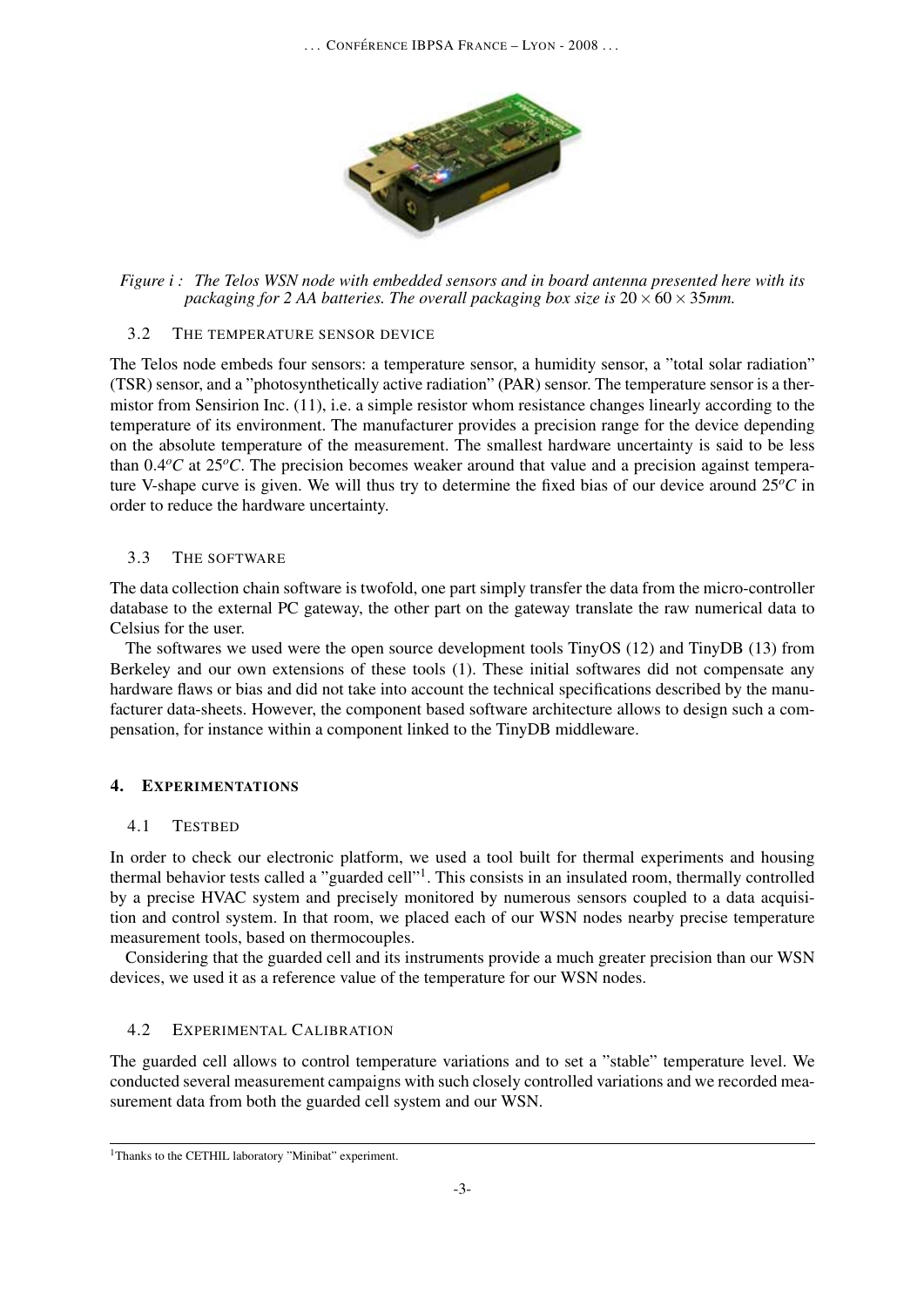... CONFÉRENCE IBPSA FRANCE – LYON - 2008 ...

During the measurements, the guarded cell was populated with several WSN nodes at different altitudes to check with the stratification sensitivity of the devices. Each of them was associated to one of the room measurement instrument.

The WSN nodes are enclosed in a commercial package consisting of a plastic box with holes allowing air circulation. We also tested a WSN node with just its raw electronics devices to see the influence of the packaging on the sensing device.

We also placed a WSN node in the HVAC system in order to monitor its sensing device.

The room instruments are wired to an outside electronic workbench and the data is collected and stored on the associated PC. We got back the database using a USB key.

The WSN nodes were set up in a mesh network connected with a PC gateway to the Internet. The data was collected and recorded remotely on our server a dozen kilometers away using a classical secured VPN connexion.

## 5. RESULTS

Typical experiments were planned during a few days and the data treatment was operated afterwards.

## 5.1 DATABASES SYNCHRONIZATION

We first needed time synchronization between the databases before starting any data treatment. The timing synchronization between the two sensing platforms, guarded cell and WSN, was obtained by a post treatment computation based on temperature variation pics correlations.

## 5.2 TEMPERATURE DIFFERENCE MEASUREMENT ERRORS

Using variation of temperature records for each nodes, we computed the temperature difference measurement errors between the WSN nodes. All the WSN nodes showed almost negligible such error between the measurements.

The stratification temperature differences were similar between the guarded cell and the WSN nodes.

This should allow for very precise variation estimation with differences on a node or between WSN nodes.

#### 5.3 HARDWARE PRECISION LEVEL CHECKING AND FIXED BIAS MEASUREMENT

As explained in section 3.2, the sensor vendor provides a data-sheet with the precision range of the sensor as a function of the temperature. We computed similar curves for each WSN nodes from our data measurements, taking the guarded cell measurements as references. We obtained different results for each WSN nodes, see for instance in Figures viii and iv a similar "V" shape curve with a shift of the best value toward lower temperatures, from 25*<sup>o</sup>C* to 20*<sup>o</sup>C*, compared to the hardware provider data. In Figures ii and iii the measurements present only a "/" curve and this also can be due to a shift because our measurements start at 17*<sup>o</sup>C*.

# 5.4 HVAC SYSTEM SENSOR MONITORING

In this experiment, a WSN node was placed in the guarded cell HVAC pipe very close to the HVAC sensor itself. The temperature variation is very fast because of the heat source proximity, providing no temperature damping. Figure v describes the experiment with a WSN node sensor placed close to the air conditioner one. Their difference curve is similar to the ones obtained in the guarded cell, except in the early stages of the experiment where the HVAC is not in a permanent regime.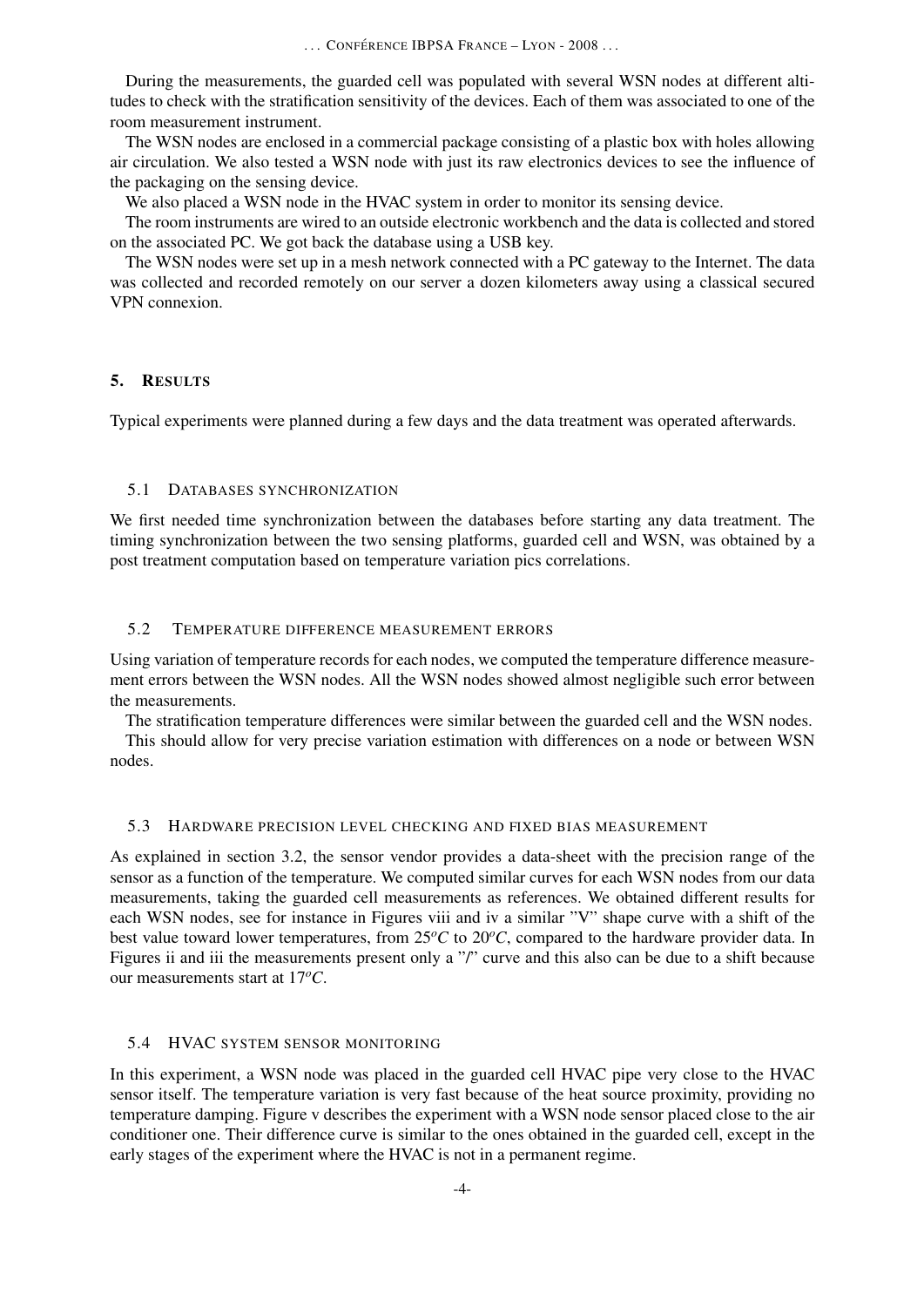

*Figure ii : Differences between WSN node 1 and the guarded cell measurements as a function of the temperature. A linear regression was computed in one intervals. Both axes are in <sup>o</sup>C.*



*Figure iii : Differences between WSN node 3 and the guarded cell measurements as a function of the temperature. A linear regression was computed in one intervals. Both axes are in <sup>o</sup>C.*

فليستعيض  $f(x) = 0.03x + 1.27$ <br> $B<sup>2</sup> = 0.8$  $\mathbf{u}$ O.  $f(x) = -0.09x + 3.52$ <br>R<sup>k</sup> = 0.93 0,93

*Figure iv : Differences between WSN node 4 and the guarded cell measurements as a function of the temperature. A linear regression was computed in two intervals. Both axes are in <sup>o</sup>C.*

#### 5.5 SENSOR IN A BOX SENSORS AND RAW WSN DEVICE

Figures vi and vii shows the comparative measurement of a WSN node temperature and the reference instrument against time with a variation of temperature from  $18\degree C$  to  $36\degree C$ . The computed differences curves shows no differences nor behavior differences in time reaction for instance.



*Figure v : Temperature measurements against time for a WSN node and the guarded HVAC.*





#### 5.6 GENERIC PROPERTIES

The repetition of the measurements were stable giving a good repeatability and showing the devices homogeneity. At a large scale, all the WSN nodes were providing the similar results.

The drift of measurements were not noticeable during our two weeks of testing.

This gave us a good estimation of the temperature difference between the WSN nodes, the HVAC sensor and the reference guarded cell. There was no abnormal values nor random errors recorded that needed investigation or filtering.

#### 6. EXPLOITATION OF THE CALIBRATION

From these calibration measurements and informations, we tried to improve the accuracy of the WSN system as much as possible using its distributed system capabilities.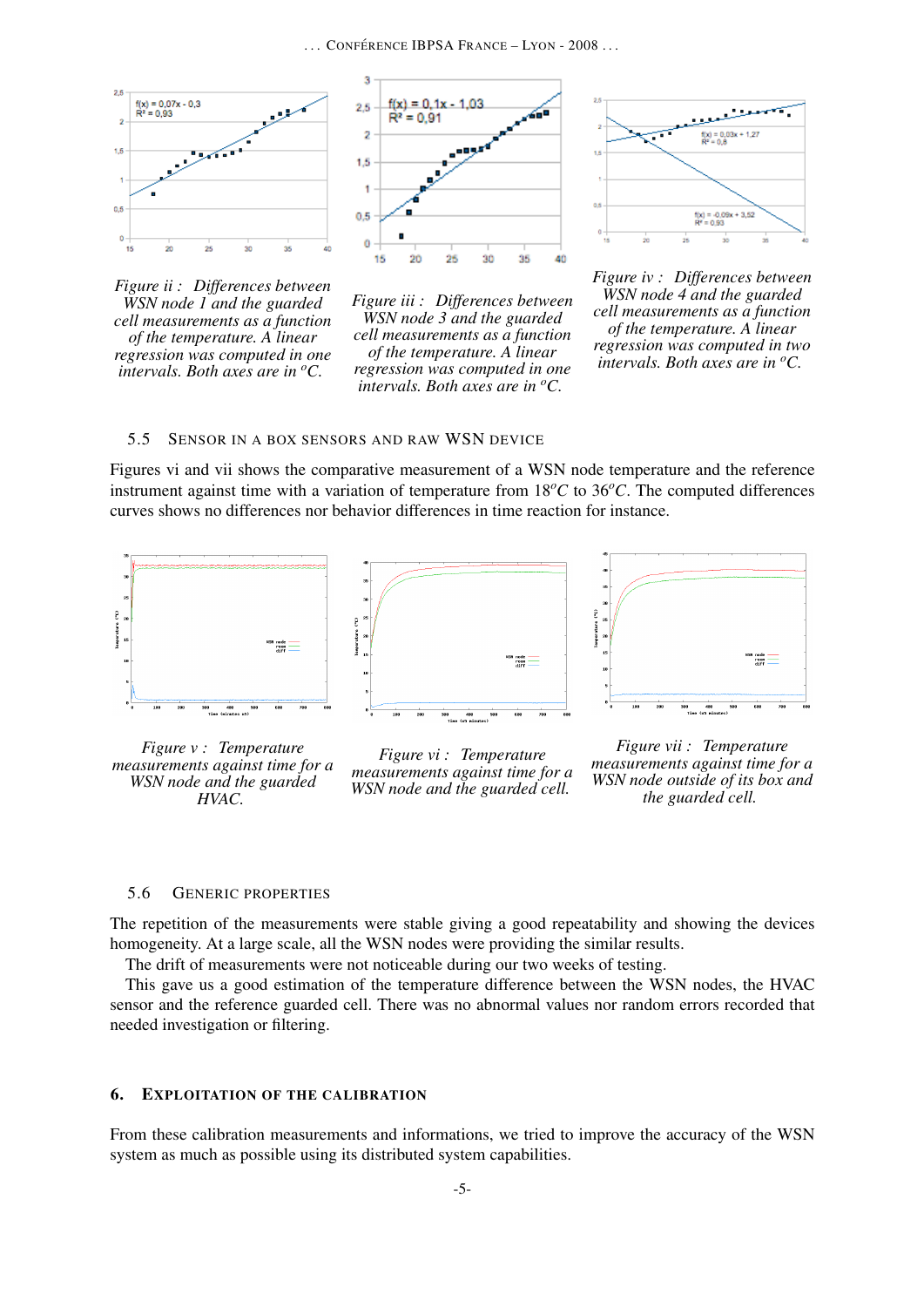#### 6.1 SOFTWARE COMPENSATION

The calibration data can be used either on-line on the WSN node itself<sup>1</sup> or on the PC gateway by post treatment. The second way is straightforward but requires the post-treatment to be intimately linked with each node of the WSN platform. This precludes remote treatments or anonymous usage of the data through the web.

We are implementing the first way in our prototype, within the WSN node middle-ware. Thus any calibration information could be propagated to the WSN nodes in order to update their raw data by a computation treatment before local storage or transmission. The main advantage of such a calibration is that it can be easily modified on the fly if necessary or re-applied as often as needed and possible.

The WSN nodes have very limited capacity and especially memory is a crucial resource. Thus, the calibration data for each measured temperature cannot be stored locally on each device. The calibration experiments data can be used to compute an approximation function of the needed compensation. The aggregated data curve should corroborates the generic V shape of the data-sheet and thus we concluded that :

• The approximation could be done with a linear regression on both branches of the "V" if they exist. This is a good point in practice because WSN micro-controllers do not have a set of arithmetic instructions in their silicon, thus arithmetic operations are time and energy consuming.

The large discrepancies between the nodes implies that :

• The software compensation should be individual to give a better fit with a given WSN node hardware behavior. This will be possible thanks to our onboard middleware and the IPv6 infrastructure where each WSN node as a unique address and full communication capabilities.

We summarize this on an example using the WSN node called "minibat<sub>-2</sub>" with its initial calibration results plotted in Figure vi. We computed the linear regressions, see Figure viii. Its calibration measurement gave its best precision at  $20^{\circ}$ C with a minimum bias of  $0.6^{\circ}$ C. The compensation was computed from

- a linear regression on the interval  $[18..20]^{\circ}C$  with the best least squares reduction obtained from:  $f(x) = -0.24x + 5.37$  with a correlation coefficient  $R^2 = 0.89$ ,
- a linear regression on the interval  $[20..39]^{\circ}C$  with the best least squares reduction obtained from:  $f(x) = 0.08x - 1.01$  with a correlation coefficient  $R^2 = 0.98$ .

Then the WSN node can apply the software compensation computation depending on witch interval the raw measurement to be sent fits in. The comparison with the compensated data in Figure ix shows the quality of the improvement

ality of the improvement<br>Note that in this example, both correlation coefficients are very good, much greater than  $\sqrt{3}/2$  in absolute value, hence the linear approximation is pertinent and thus the error compensation should be very effective.

Figures x, xi and xii summarizes the same methodology for the three other WSN nodes, with the computed the error differences after compensation. The curves shows the important error reduction due to the application of the software compensation implemented from the calibration data. This is an important improvement on the sensor system overall measurement.

In our platform, the calibration data are treated by an external server in order to produce the linear regression informations. Thanks to the Internet communication infrastructure, the individual corresponding data, intervals and the associated linear regression coefficients, is transmitted to each WSN node to be stored locally. The error compensation is then computed on the fly, only when needed just before data transmission outside of the WSN node in order to avoid non-useful battery usage.

<sup>&</sup>lt;sup>1</sup>Notice that there is no calibration device on the sensors themselves, this is only possible because the micro-controller can adjust the raw data outputted by the ADC.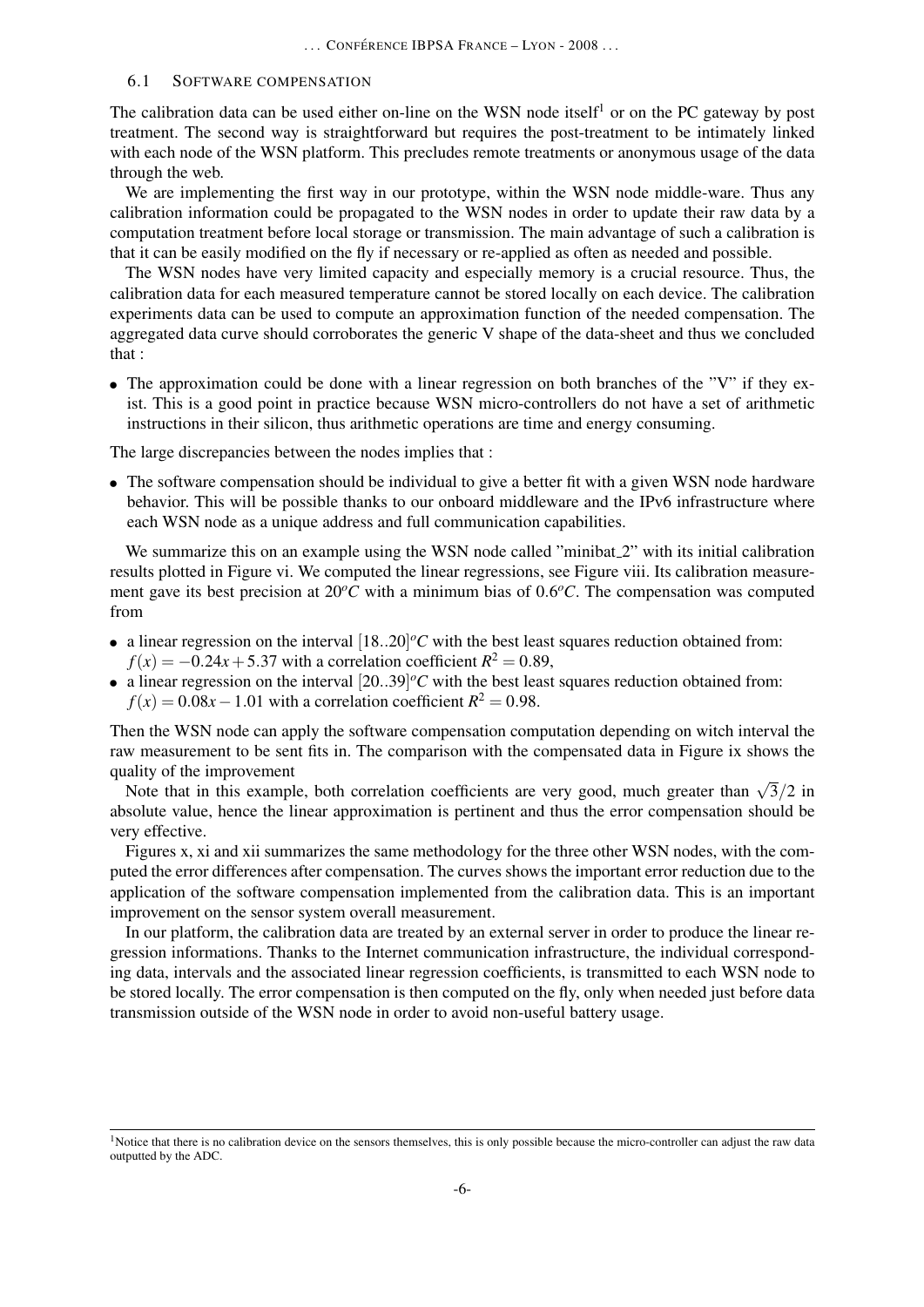

*Figure viii : Differences between WSN node 2 and the guarded cell measurements as a function of the temperature. A linear regression was computed in two intervals. Both axes are in <sup>o</sup>C.*



*Figure ix : Differences between WSN node 2 measurements, compensated with the linear regression values obtained from calibration, and the guarded cell measurements as a function of the temperature for a WSN node. Both axes are in <sup>o</sup>C.*





*Figure xi : Differences between WSN node 3 measurements, compensated with the linear regression values obtained from calibration, and the guarded cell measurements as a function of the temperature for a WSN node. Both axes are in <sup>o</sup>C.*



*Figure xii : Differences between WSN node 4 measurements, compensated with the linear regression values obtained from calibration, and the guarded cell measurements as a function of the temperature for a WSN node. Both axes are in <sup>o</sup>C.*

#### 6.2 DEPLOYMENT CALIBRATION

We have seen that each WSN sensing device has a similar error behavior but with large discrepancies between the devices. Thus we would like to calibrate each node before including them into the WSN. For instance when they are loaded with their embedded system or just before they are set up in their building location and all gathered in the same box.

We are implementing this initial calibration at the WSN initialization phase when the network settings is taking place and several data exchanges happen. We may even piggyback the compensation information into some system messages. If no data is available, nothing happens but if there are WSN nodes nearby or some gateway related sensing device nearby, some calibration data is computed and loaded into the WSN node at initialization.

If the precision drift is known or at regular intervals, the WSN platform could be calibrated again by gathering the devices or with a precise portable measurement instrument.

At that point, if several WSN nodes are available, technics like in (8) could be used accurately because of close proximity. If no other instrument is able to provide temperature reference, at least the bias error can be compensated and variations measured with several WSN nodes will be more accurate.

Of course, one can imagine to load a PC gateway of the WSN with some accurate temperature sensor in order to provide the reference needed at calibration time . . .